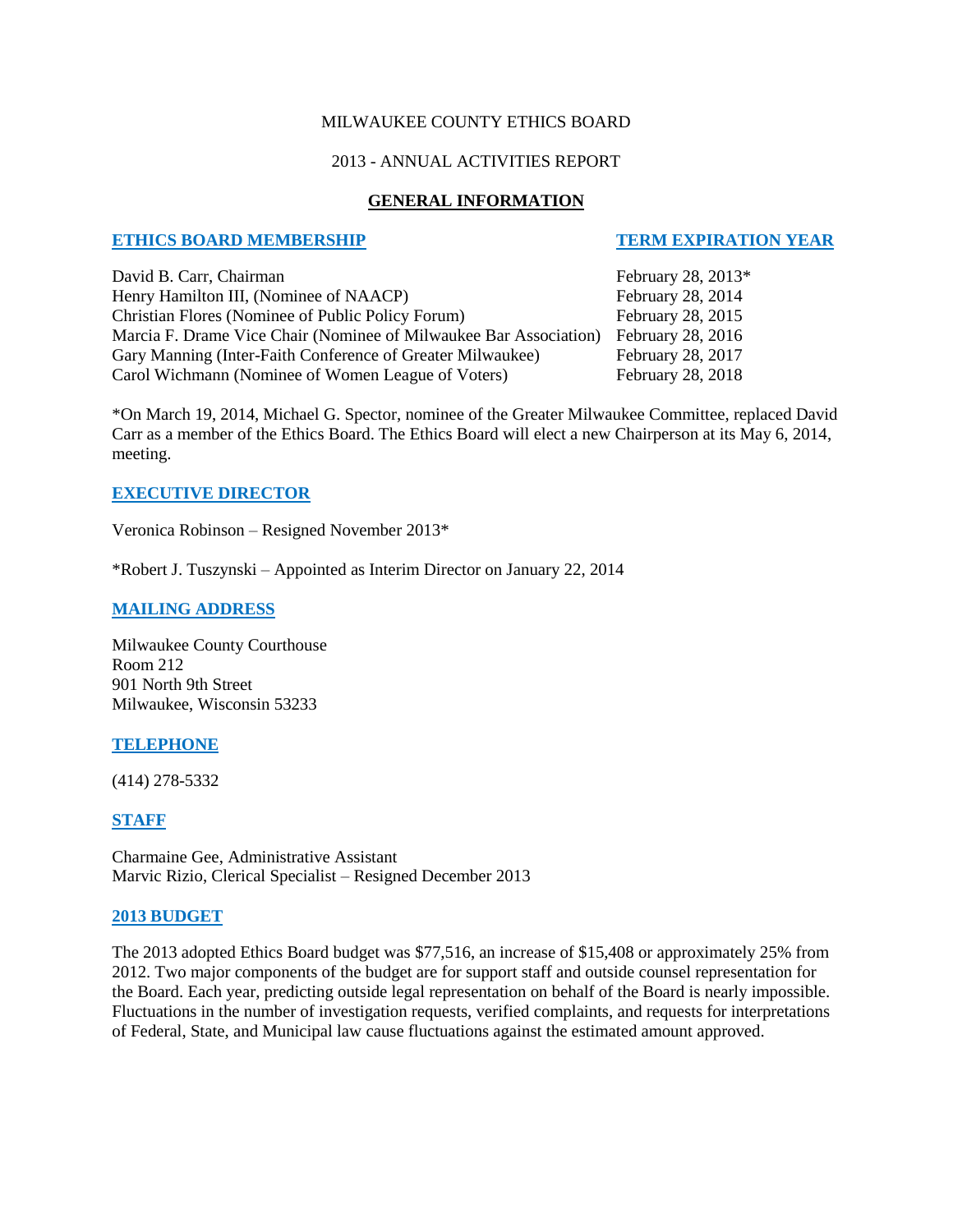### **STATUTORY REFERENCE**

The Milwaukee County Ethics Code is Chapter 9 of the Milwaukee County General Ordinances and is based largely on § 19.59, Wis. Stats. The Milwaukee County Lobbying Code is Chapter 14, Milwaukee County General Ordinances. The Board must also operate in compliance with other Wisconsin Statutes, such as Public Records and Open Meetings Laws.

# **INTENT**

It is the intent of the Milwaukee County Ethics Code that: Government decisions and policy be made in the best interests of the people, the community, and the government; public office not be used for personal gain; and the public have confidence in the integrity of the government.

### **HISTORY**

The Ethics Board and the Ethics Code it administers were created in February 1975. The Code sets forth standards of ethical conduct for all county employees, including elected and appointed officials and members of boards and commissions. The County Board has amended the Code 26 times since its inception, with the most recent amendment occurring in 2008. In the first quarter of 2013, the Ethics Board adopted revised Rules and Procedures. These revisions more clearly delineate the Ethics Board's responsibilities under the Milwaukee County Ethics Code.

#### **ORGANIZATION**

The Board consists of six members appointed by the County Executive and confirmed by the Milwaukee County Board of Supervisors for staggered six-year terms. As of 2008, new members are nominated by one of the following six outside entities that are longstanding, broad-based Milwaukee County organizations interested in good government and institutional integrity:

- The National Association for the Advancement of Colored People (NAACP);
- The Public Policy Forum;
- The Greater Milwaukee Committee:
- The Milwaukee Bar Association:
- The Inter-Faith Conference of Greater Milwaukee; and
- The League of Women Voters of Greater Milwaukee.  $\bullet$

The goal of this process is to ensure that the Board members reflect the racial and ethnic diversity of Milwaukee County, serve the residents of Milwaukee County according to their oaths of office, and act independently from the nomination and appointing authorities. An action by the Ethics Board requires an affirmative vote of four members. While serving on the Board, and for one year prior to his/her appointment, no member can be a county public official or employee, or have been a candidate for public office.

#### **BOARD RESPONSIBILITIES**

The Ethics Board administers the Code of Ethics written for county officials, employees, and members of county boards and commissions and is the primary source of interpretation of the Milwaukee County Ethics Code. The Board has three major responsibilities:

Directs persons specified, pursuant to the Code, to timely file Statements of Economic Interests.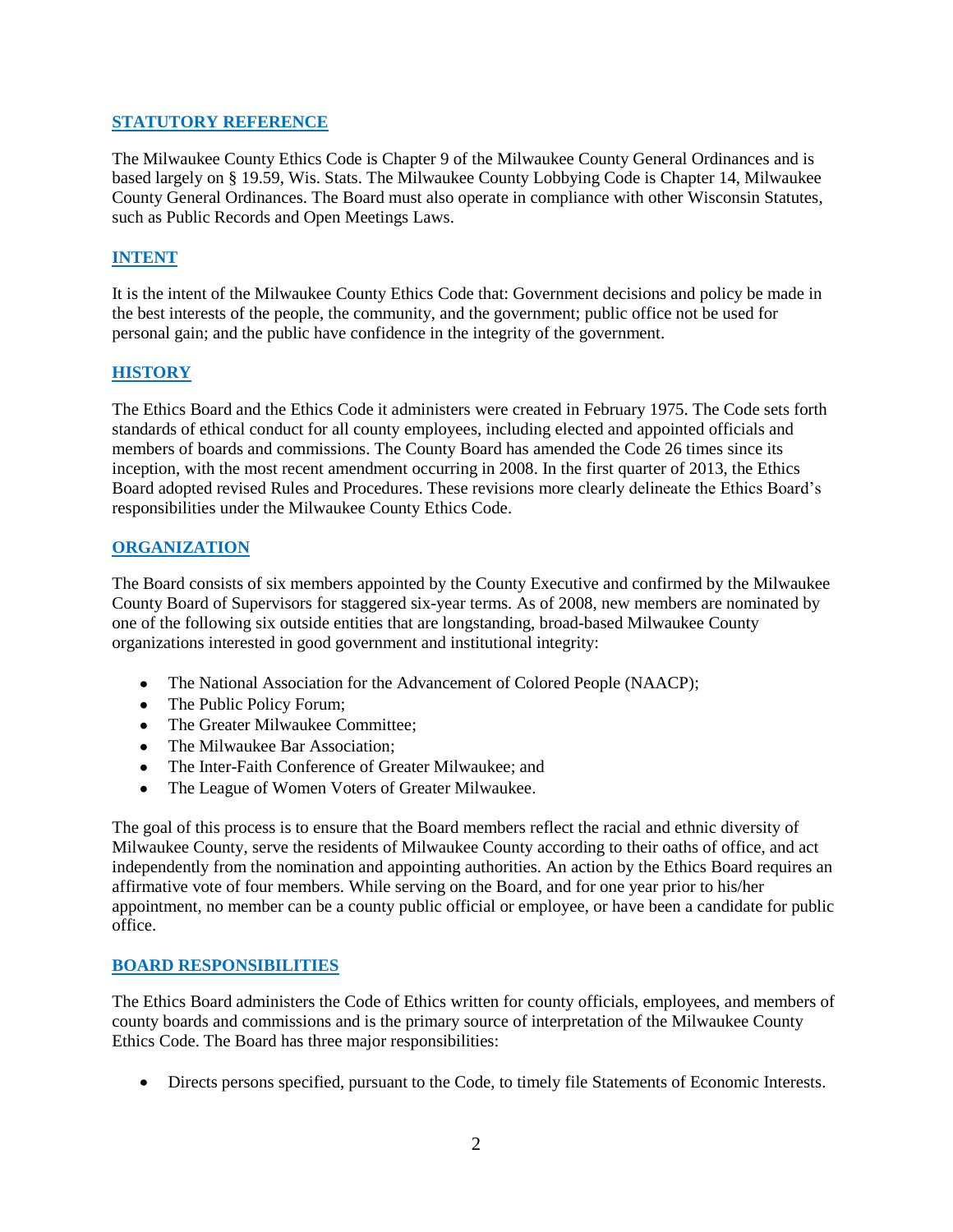- Upon request, advises any county official, employee, or those who do business with county employees on the propriety of matters to which they may become a part, pursuant to the Code.
- Accepts investigation requests and verified complaints against county elected or appointed officials, employees, or members of county boards and commissions.

# **BOARD OPERATIONS**

During the 12 months covered by this report (calendar year 2013), the Ethics Board met four times, a decrease of 60 percent from 2012. By ordinance, the Ethics Board meets four (4) times per year for the purpose of carrying out the Board's assigned duties and responsibilities. Each meeting was preceded by public announcements of the time, place, and matters to be discussed. Although requests for confidential written advice and investigations must, as a matter of ordinance, be held in closed session, the Board gives public notice of the time, place, and general subject of its closed sessions in conformance with the State of Wisconsin's Open Meetings law. Most all other items of the meeting agenda are held in public session. Preliminary conferences, by ordinance, are held in closed session.

# **MEETINGS AND ATTENDANCE**

Board member participation rates remain below 100% in part due to work or family conflicts experienced by the Board members. However, in 2013, the Board's participation rate rose to 92 % from 78% in 2012, likely due to fewer meetings held during 2013. When necessary and possible, Board members are able to participate in the meetings by conference phone. Additional data is below.

| 2011                               |                                                                              | 2012                         |                                                                              | 2013                         |                                                                              |
|------------------------------------|------------------------------------------------------------------------------|------------------------------|------------------------------------------------------------------------------|------------------------------|------------------------------------------------------------------------------|
| <b>MEMBER</b>                      | <b>MEETINGS</b><br><b>ATTENDED</b><br>OF<br><b>MEETINGS</b><br><b>CALLED</b> | <b>MEMBER</b>                | <b>MEETINGS</b><br><b>ATTENDED</b><br>OF<br><b>MEETINGS</b><br><b>CALLED</b> | <b>MEMBER</b>                | <b>MEETINGS</b><br><b>ATTENDED</b><br>OF<br><b>MEETINGS</b><br><b>CALLED</b> |
| Rebecca Blemberg                   | 2 of $5 = 40\%$                                                              | Rebecca Blemberg<br>Resigned | 1 of $3 = 33\%$                                                              | David B. Carr                | 4 of $4 = 100\%$                                                             |
| David B. Carr                      | $5 \text{ of } 5 = 100 \%$                                                   | David B. Carr                | $8 \text{ of } 9 = 89 \%$                                                    | <b>Christian Flores</b>      | 4 of $4 = 100\%$                                                             |
| Paul J. Hinkfuss<br>(Term expired) | 1 of $1 = 100\%$                                                             | <b>Christian Flores</b>      | 9 of 9 = 100 %                                                               | Henry Hamilton III           | $4$ of $4 = 100 %$                                                           |
| <b>Christian Flores</b>            | 3 of $5 = 60$ %                                                              | Henry Hamilton III           | $7 \text{ of } 9 = 78 \%$                                                    | Marcia Drame<br>(nee Facey)  | $4$ of $4 = 100 %$                                                           |
| Henry Hamilton III                 | 3 of $5 = 60$ %                                                              | Marcia Facey                 | $7 \text{ of } 9 = 78 \%$                                                    | Gary Manning                 | 3 of $4 = 75%$                                                               |
| Marcia Facey                       | 4 of $5 = 80%$                                                               | Gary Manning                 | 3 of $4 = 75\%$                                                              | Carol Wichmann               | 3 of $4 = 75%$                                                               |
| (New)<br>Gary Manning              | $3 \text{ of } 4 = 75\%$                                                     | Carol Wichmann<br>(New)      | $4 \text{ of } 5 = 80\%$                                                     |                              |                                                                              |
| Average<br><b>Attendance</b>       | $=74%$                                                                       | Average<br><b>Attendance</b> | $= 78%$                                                                      | Average<br><b>Attendance</b> | $= 92\%$                                                                     |

# **Board member attendance data for 2013**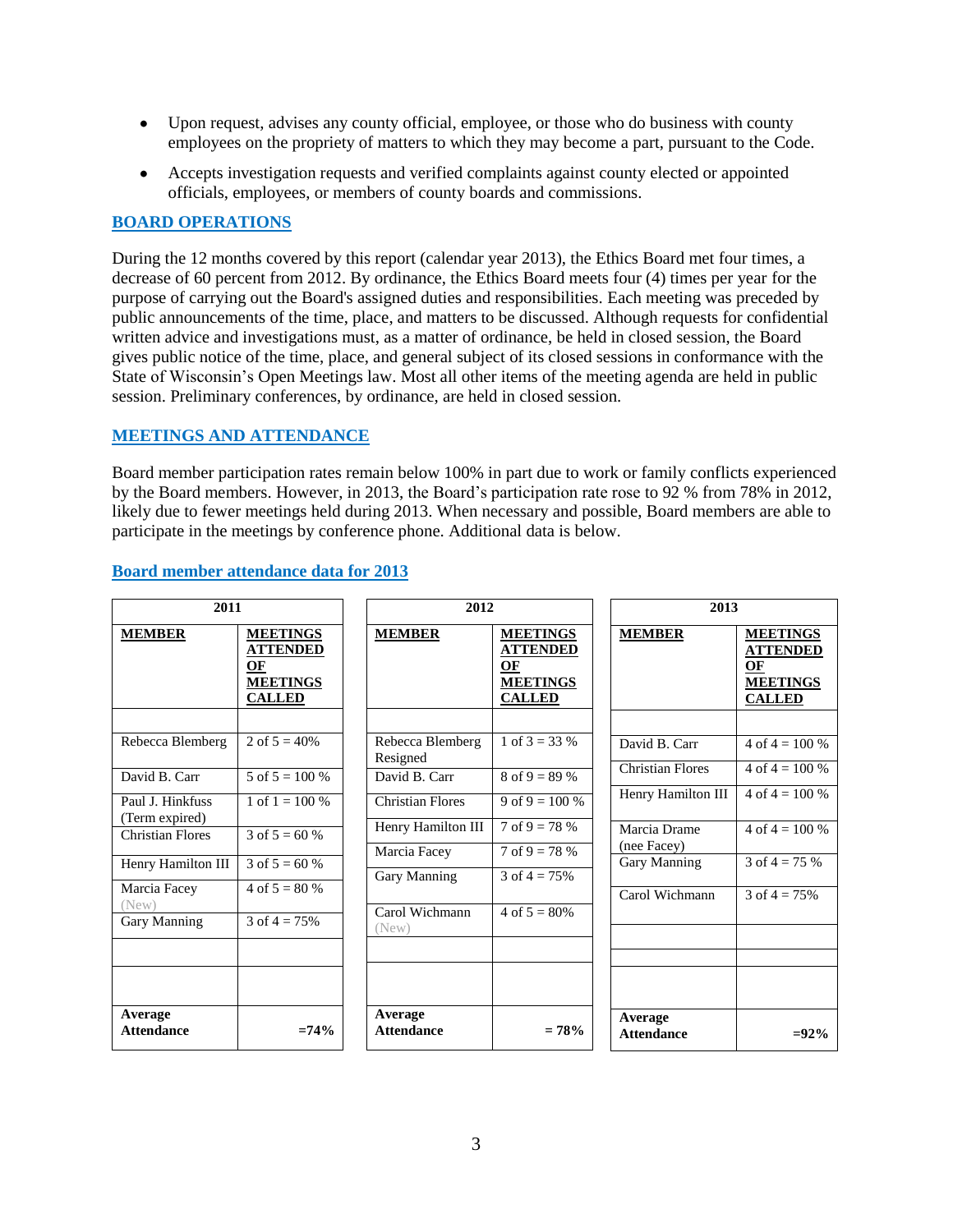## **STATEMENTS OF ECONOMIC INTEREST**

One of the Board's principal duties is to administer the financial disclosure provisions of the Code of Ethics. The Code requires that all candidates for elected County offices, all County employees, and all County elected and appointed officials, including members of boards and commissions, "whose duties and responsibilities include the awarding and execution of contracts for the purchase of supplies, services, materials, and equipment for or on behalf of Milwaukee County, for the construction of public works, or for the sale or leasing of real estate," file a Statement of Economic Interests ("SEI") form and Affidavit with the Office of the Ethics Board.

In 2013, the Board had 294 required SEI filers, a decrease from the 311 filers in 2012.

# **1) EXAMINATION OF STATEMENTS OF ECONOMIC INTERESTS**

The staff previously verified the information on the form for completeness. At the end of 2013, the audit firm of Baker Tilly requested completing the Affiliated Party Transaction worksheet. The SEI is designed to capture three specific areas of concern: 1) Ownership of investments (including real property) that could potentially directly benefit from decisions made by a county official/employee; 2) Involvement or financial interest in for-profit companies where the company could benefit from decisions by a county official/employee; and 3) Involvement or financial interest in non-profit organizations where the non-profit entity could benefit greatly or receive funding from the County. If such a concern is revealed in the SEI, the next question is whether the individual has decision-making authority to directly benefit the organization in which the individual has an interest.

Further enhancements to the SEI process that are needed and should be made in 2014:

- 1) After verifying information from each form for completeness, the list of companies, organizations, and investments should be compared to a vendor list of the county to determine that no additional conflicts potentially remain.
- 2) The completed SEI's should be sent to each manager for their review should they be aware of consideration being given to entering into an arrangement with a firm or organization that could benefit from a decision reached by the county official
- 3) Consideration should be given to revising the form to have the individual provide the name of the brokerage firm or financial advisor that makes investments decisions for the individual
- 4) Although the Ethics Board no longer reviews all of the SEI's, any potential conflicts identified in steps 1-3, should be reviewed by the Ethics Board for final determination.

# **2) SEI AUTOMATION PROJECT**

In October of 2013, the Ethics and Election Accountability Portal (EEAP) was tested with the quarterly filing for the Pension Board members. It was discovered then that the Portal was not "live" due to the site being shared with the Elections Commissions department and their piece of the project was not complete. We are anticipating a live launch in 2014.

# **AUTOMATED LOBBYIST CONTACT REPORTING**

Although the County Clerk maintains an online registration of Lobbyist activity, reporting of contacts made by Lobbyists are not part of an online process. A project is being opened to design an online process for reporting Lobbyist contacts. Triggers would be established to notify the County Clerk when the activity of any lobbyist exceeds the threshold for registration.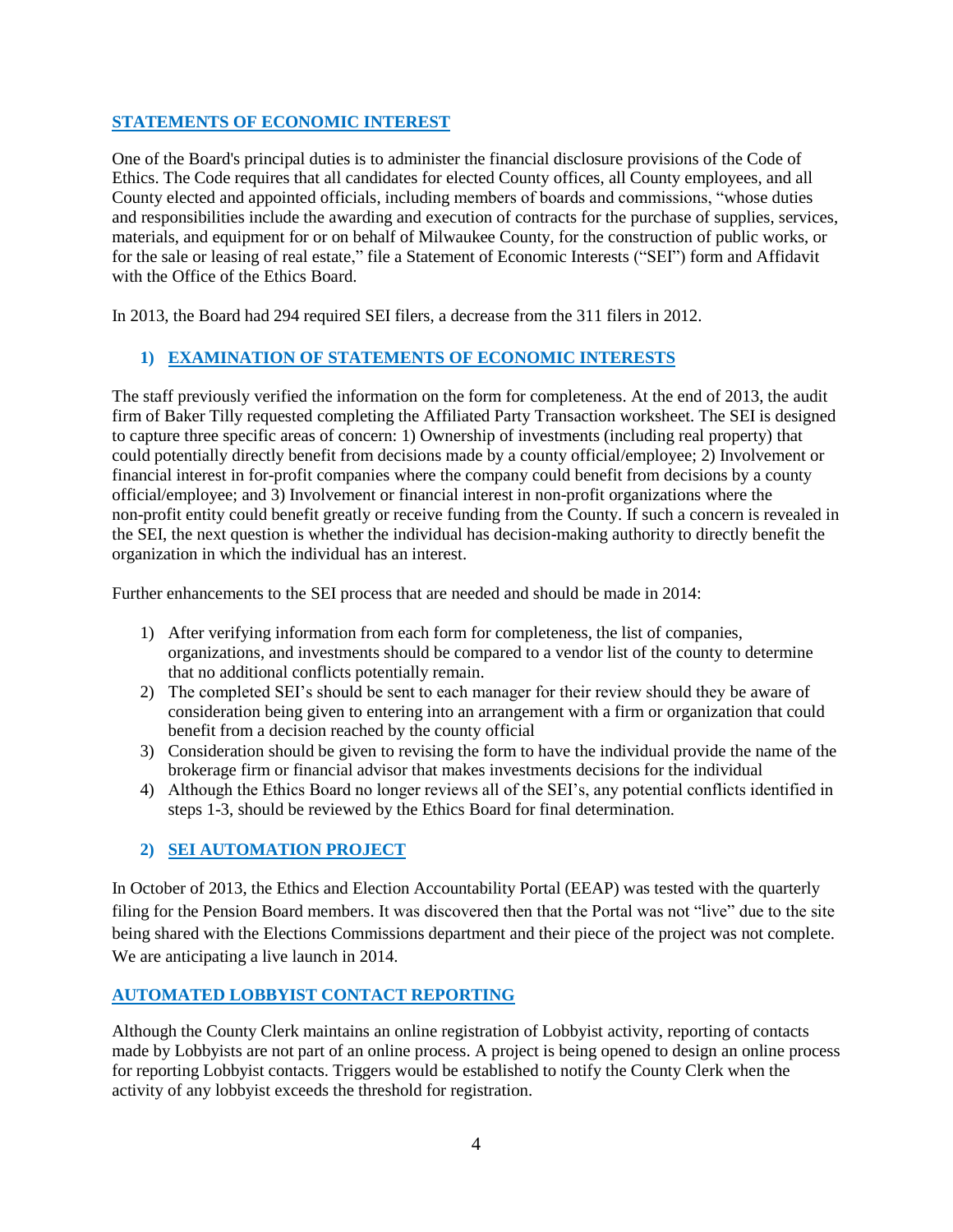# **CORPORATE COMPLIANCE & TRAINING**

For the past three years, the office of the Ethics Board celebrated Corporate Compliance & Ethics Week. Corporate Compliance & Ethics week is a national week-long event, traditionally held in the first full week of May, which highlights the importance of ethics and compliance in the workplace. We have used the weeks as opportunities to raise awareness about the Milwaukee County Ethics Code by engaging the employees with daily games and training sessions. Some feedback from the training sessions was:

- Great interaction and participation from the group
- It was useful to make people aware of Ethics
- I would have liked more County examples
- I would have like more specific examples
- I found the training to be useful because I learned about possible ethical situations that I may come across at my job that I never thought of

However, though the training was generally about Ethics as a whole, the need to tailor specific training to the Milwaukee County Ordinance Section 9.0 is needed:

- 1) Partner with HR to enhance training of all new hires (not just those required to file SEI's) is established.
- 2) Mandatory Ethics Code Training for managers including covering how to identify which individuals need to complete the SEI Form.

### **ETHICS BOARD DETERMINATIONS**

During 2013, the Ethics Board considered the following requests for advisory opinions, investigation requests or other matters. Pursuant to rules established by County Ordinance and Statutes, these actions were discussed in closed sessions, and the synopses are written in a manner that protects the integrity of the closed session meetings and the confidentiality of the requesters.

1. A local sports team reached out the County to ask if the County would be interested in discounted tickets for County employees to attend its games. An employee inquired whether the provision of tickets to local sporting events at reduced price for County employees would violate the Ethics Code.

The Board responded that provided the discount is offered to all County employees and that all employees know that the offer is available, there would not be a violation of the Ethics Code. Furthermore, if the sports team wanted to offer tiered discounts, then the tiers need to be available to any employee who wants to choose a certain tier; they cannot offer better discounts to certain classes of employees. Lastly, as long as there is no reasonable expectation that these gifts will influence action or inaction by a county employee or public official on a matter, then there is no violation of the Ethics Code.

2. The Board received a verified complaint against three County employees/officials alleging bias in decision-making. After reviewing the Complaint, neither the DA nor the Ethics Board took action on the matter.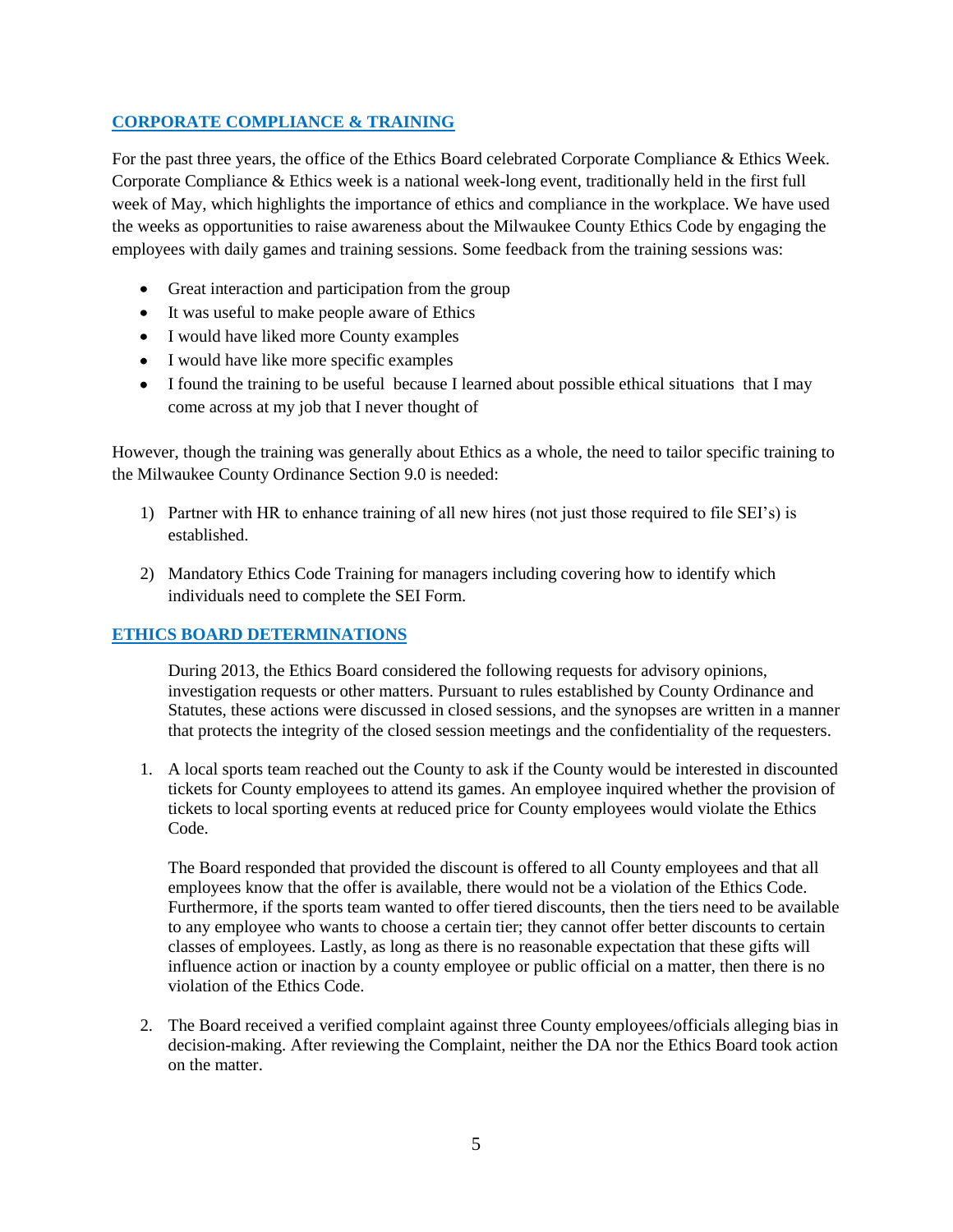- 3. The Board received three emails from the same individual asking whether various actions by public officials and outside organizations were violations of the Ethics Code. The Board responded that the requester had failed to follow the proper procedure for the Board to review these questions and that the Board can only initiate substantive review of a question when the proper procedures are followed.
- 4. An official requested an advisory opinion whether elected officials could participate in raffles. The official recently entered a raffle by placing the official's business card in a bowl that was filled with other business cards. The raffle was done by randomly selecting a card from the bowl. The official won a prize and wanted to know if the official could keep it or needed to return it.

The Board found that the Ethics Code does not include any general prohibition against an elected official entering a raffle, but the Board also cautioned that violations could arise depending on the facts of the situation. In the specific situation presented, the Board determined that the items won qualified as "anything of value" as defined by the Ethics Code, but the received items were not obtained through the use of the official's position or given with the intent to reward or influence an official act. The Board noted the official's position was likely why the official was invited to the event, but the Board did not find any evidence the official's entry into the raffle was in any way linked to the official's position, and the raffle was random and open to all attendees of the event.

The Board cautioned, however, that in some situations entering a raffle could violate the Ethics Code. Acceptance of items won in a raffle could be an ethical violation where the items are "anything of value" and obtained through the use of one's public position or intended to reward or influence an official act. Some examples could include, but would not be limited to, a raffle not open to the general public or only open to elected officials.

5. The Board received a request for an advisory opinion whether sending a letter to County employees requesting donations for an online auction for a charity would violate the Ethics Code.

The Board determined that the scenario presented did not violate the Ethics Code so long as all donations from County employees were kept anonymous and Milwaukee County had approved the benefitting organization as a charity, if the County had such a requirement. The Board determined that if that the identity of donors were public, a potential violation of the code could arise because County employees could reasonably be expected to feel pressured or influenced to participate. The Board also noted that the charity must be approved by the County if the County has such a requirement. The Board cautioned that although the Board found no Ethics Code violation in the specific scenario presented, if any public official or employee organizing a campaign was associated with the charity, then a violation could occur.

6. The Board received a request for an advisory opinion as to whether a public official would violate the Ethics Code by accepting pro bono legal services from a law firm where the law firm never charged any fees up front; the firm would be recompensed if successful; the fee agreement was typical of similar cases brought by any individual; and the official did not stand to receive any personal gain from the lawsuit.

The Board determined the specific scenario presented did not violate the Ethics Code. Legal services, in most cases, fall under the Code's definition of "anything of value;" however, the provision of such services could only become an ethical violation if the received value is for private benefit or is to reward or influence an official act. Because in this scenario the official did not stand to gain anything personally from the lawsuit and there was no evidence the law firm